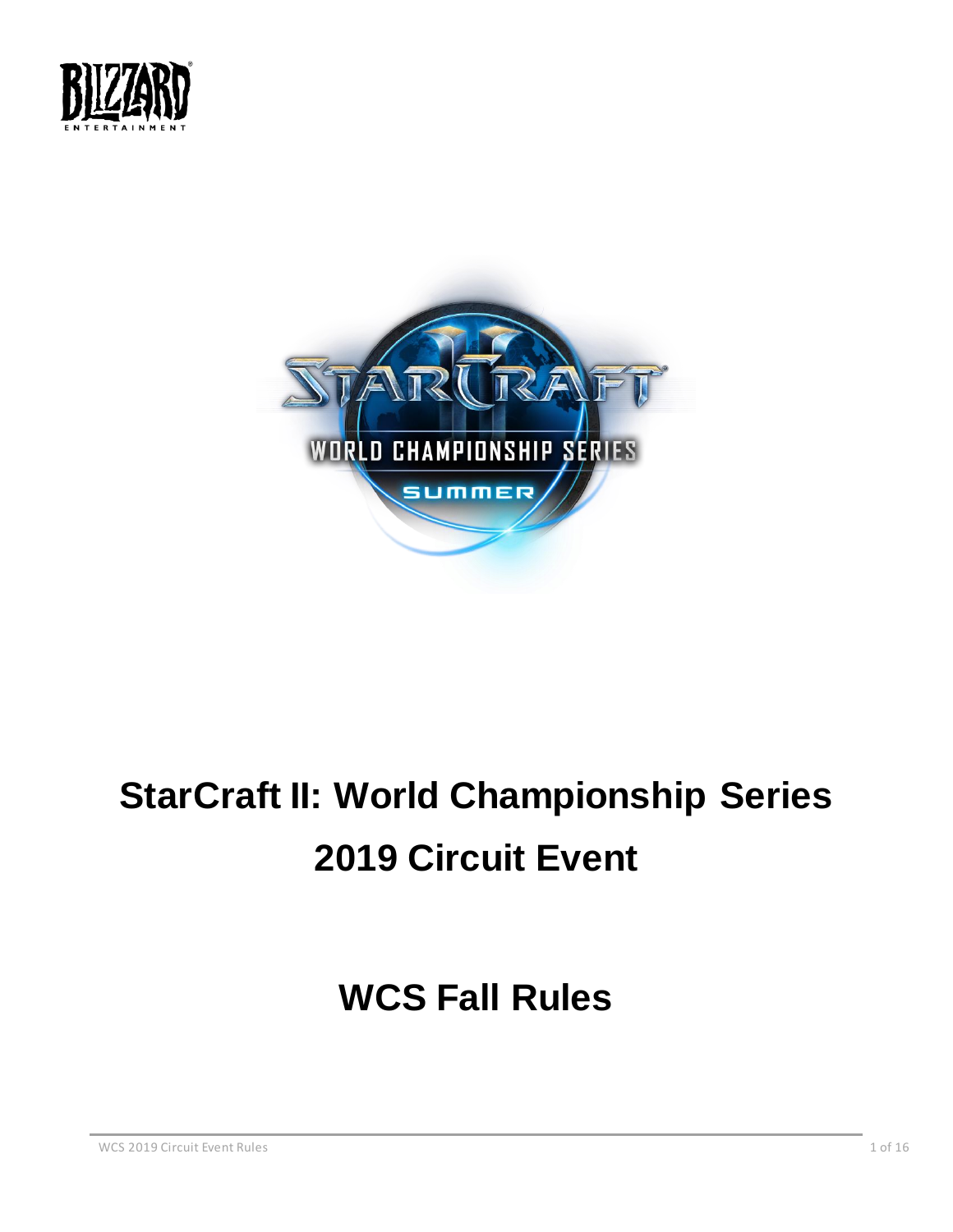

## **Welcome!**

Congratulations and welcome to the 2019 StarCraft II: WCS Circuit!

We are very excited for the season of WCS play ahead of us and would like to use this opportunity to thank you for your continuous passion and support for esports.

To start, please familiarize yourself with the general WCS Circuit rules, found [here.](https://bnetcmsus-a.akamaihd.net/cms/gallery/no/NOKZ0GJO1ZP31549474261241.pdf) These general rules cover the WCS as a whole, and apply to all events.

The Event-specific rule set, detailed below, will provide you with specific guidelines on how WCS Fall will run, and how you will need to prepare for your matches.

We will strive to provide a very fair and transparent environment for you to compete in, so that you can feel comfortable and give your best performance. Please feel free to ask our tournament administration team if you need any help!

GL & HF!

Blizzard Entertainment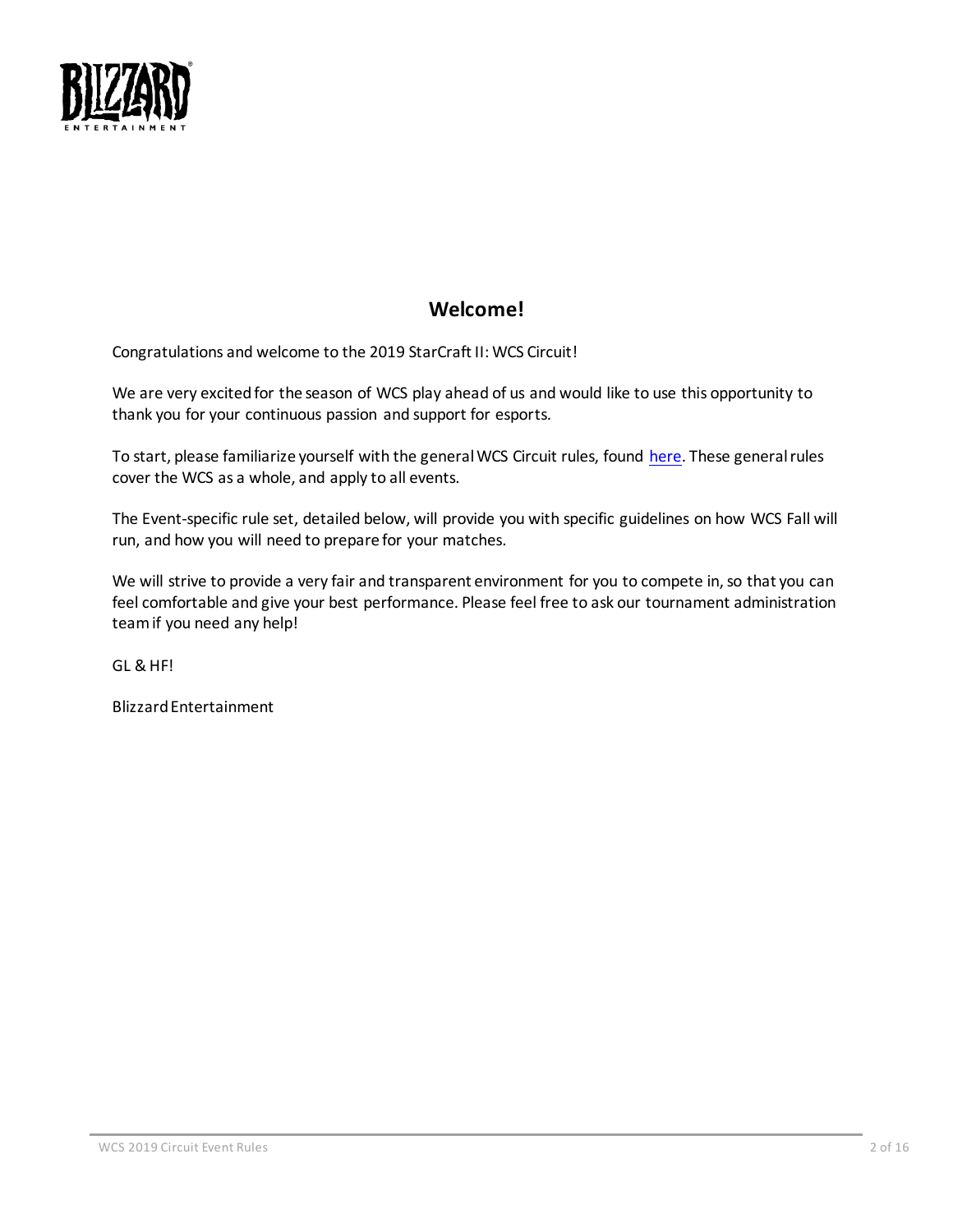

## **Table of Contents**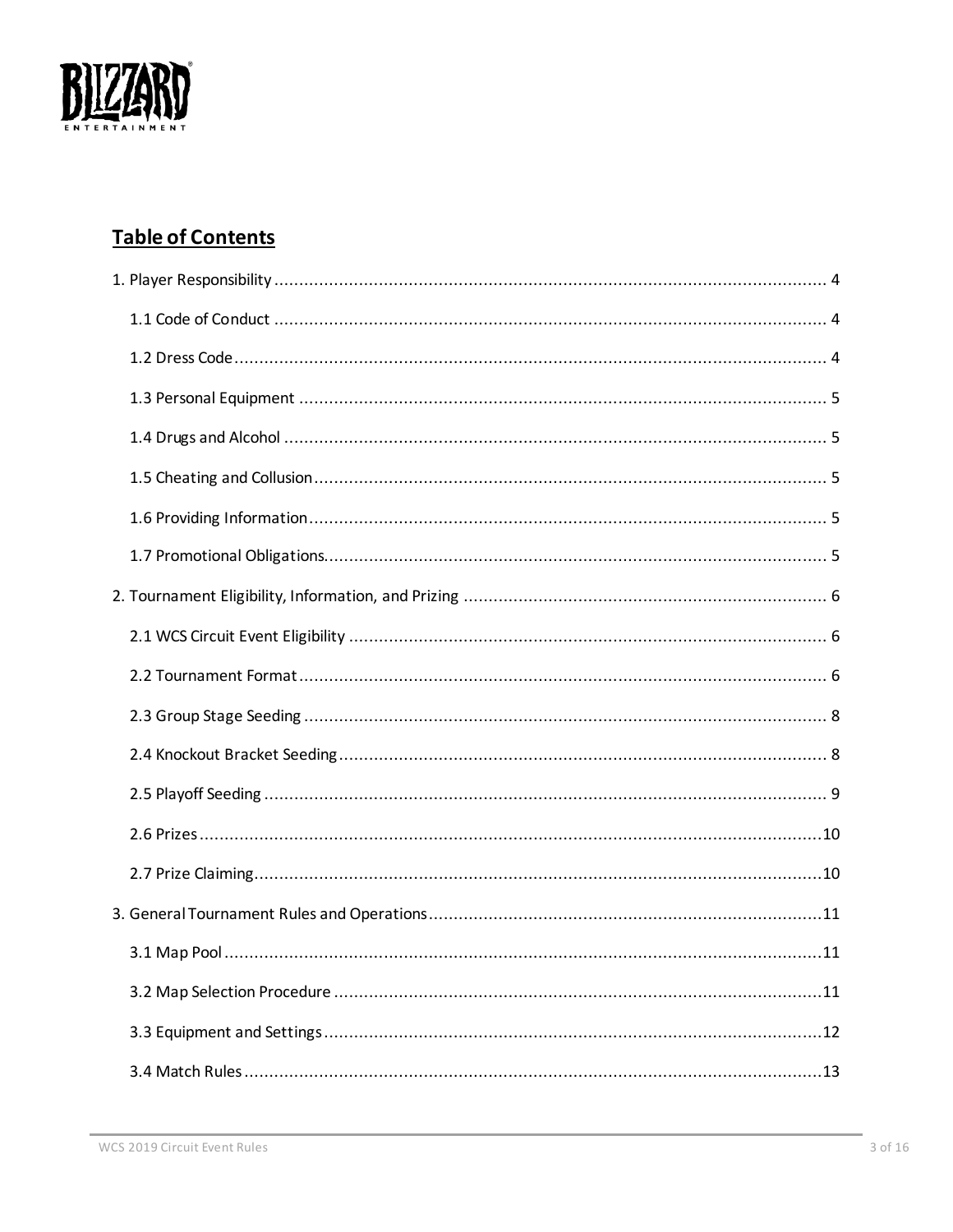<span id="page-3-3"></span>

## **World Championship Series Circuit Events**

Welcome to the StarCraft II World Championship Series (WCS)! WCS Circuit Events are global, offline events in which players compete to win prizes and points in the StarCraft II WCS Global standings. These points are used to determine standings in the WCS Circuit, and at the end of the year top players may earn an invite to the WCS Global Finals at BlizzCon!

In 2019, the planned WCS Circuit Events are WCS Spring, WCS Summer, WCS Fall. WCS Fall will take place at DreamHack Montreal at the Olympic Stadium in Montreal, Canada.

This document will help players understand the rules and tournament format used at WCS Fall in 2019.

## <span id="page-3-0"></span>**1. Player Responsibility**

#### <span id="page-3-1"></span>**1.1 Code of Conduct**

All players who are participating in the 2019 StarCraft II: WCS agree to behave in an appropriate and respectful manner towards other players, spectators, media, the press and the tournament administration team. Likewise, all players will be treated and respected equally as professionals by the tournament staff.

#### <span id="page-3-2"></span>**1.2 Dress Code**

During the tournament, it is preferred that players wear their team or clan uniform. Please make sure none of your sponsors are in conflict with Blizzard Entertainment and the tournament organizer's general policies – should this be the case, we may ask you to wear generic shirts supplied by Blizzard Entertainment and/or the tournament organizer.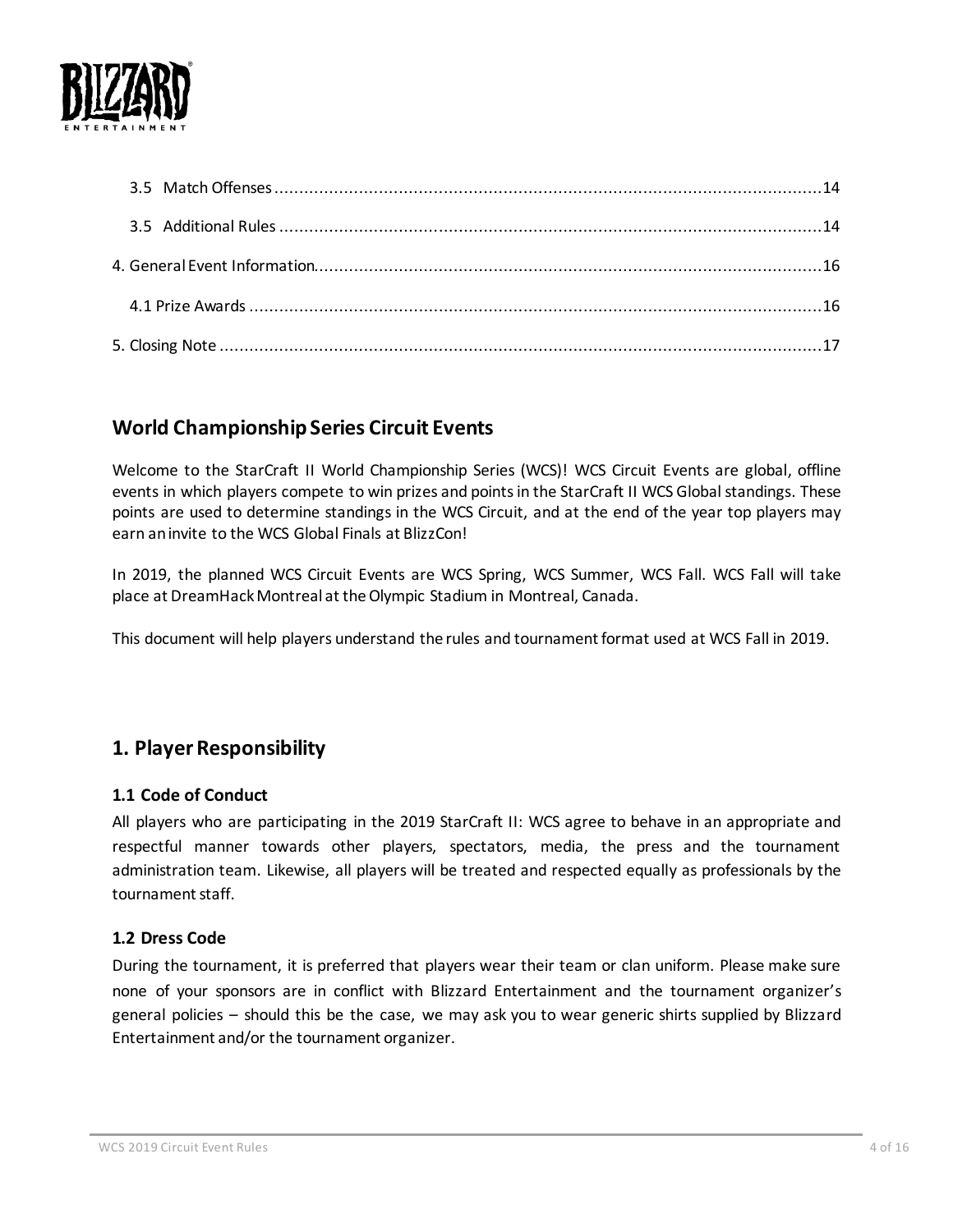

#### **1.3 Personal Equipment**

Tournament organizer will provide all players with standard hardware such as a computer and a monitor to use in the tournament. In addition, a basic keyboard, mouse, and mouse pad will be provided when requested. However, a player may bring their own personal keyboard, mouse, mouse pad, mouse cord holder and headset as they prefer. Basic drivers will be available on all computers provided by the tournament organizer. If a specific driver is required for any personal equipment, please bring it to the venue on a USB drive and speak to the tournament administration team to scan the USB drive and install the driver.

#### <span id="page-4-0"></span>**1.4 Drugs and Alcohol**

Any drugs, alcohol, or other performance enhancers are strictly prohibited during the entire process of the tournament. The usage of any of these substances will result in exclusion from the tournament and may result in the exclusion from future tournaments hosted by Blizzard Entertainment and the tournament organizer.

#### <span id="page-4-1"></span>**1.5 Cheating and Collusion**

Any cheating or collusion will result in a forfeit of the game and disqualification from the tournament. Additionally, the player may be banned from future tournaments that will be hosted by Blizzard Entertainment and the tournament organizer, and the player may also have all of their licenses to all Blizzard games revoked.

#### <span id="page-4-2"></span>**1.6 Providing Information**

All players should provide necessary and sufficient information including personal information such as name, address, phone number, e-mail address, bank information, as well as a completed and executed IRS form W-8, or W-9, as applicable, for the tournament organizer to be able to contact them and to process the prize money payments. Please contact the tournament administrators for a complete list of documentation.

#### <span id="page-4-3"></span>**1.7 Promotional Obligations**

All players should be available for interviews which may be conducted before and/or after each match when necessary, press conferences, and signing sessions when requested by Blizzard Entertainment or tournament organizers.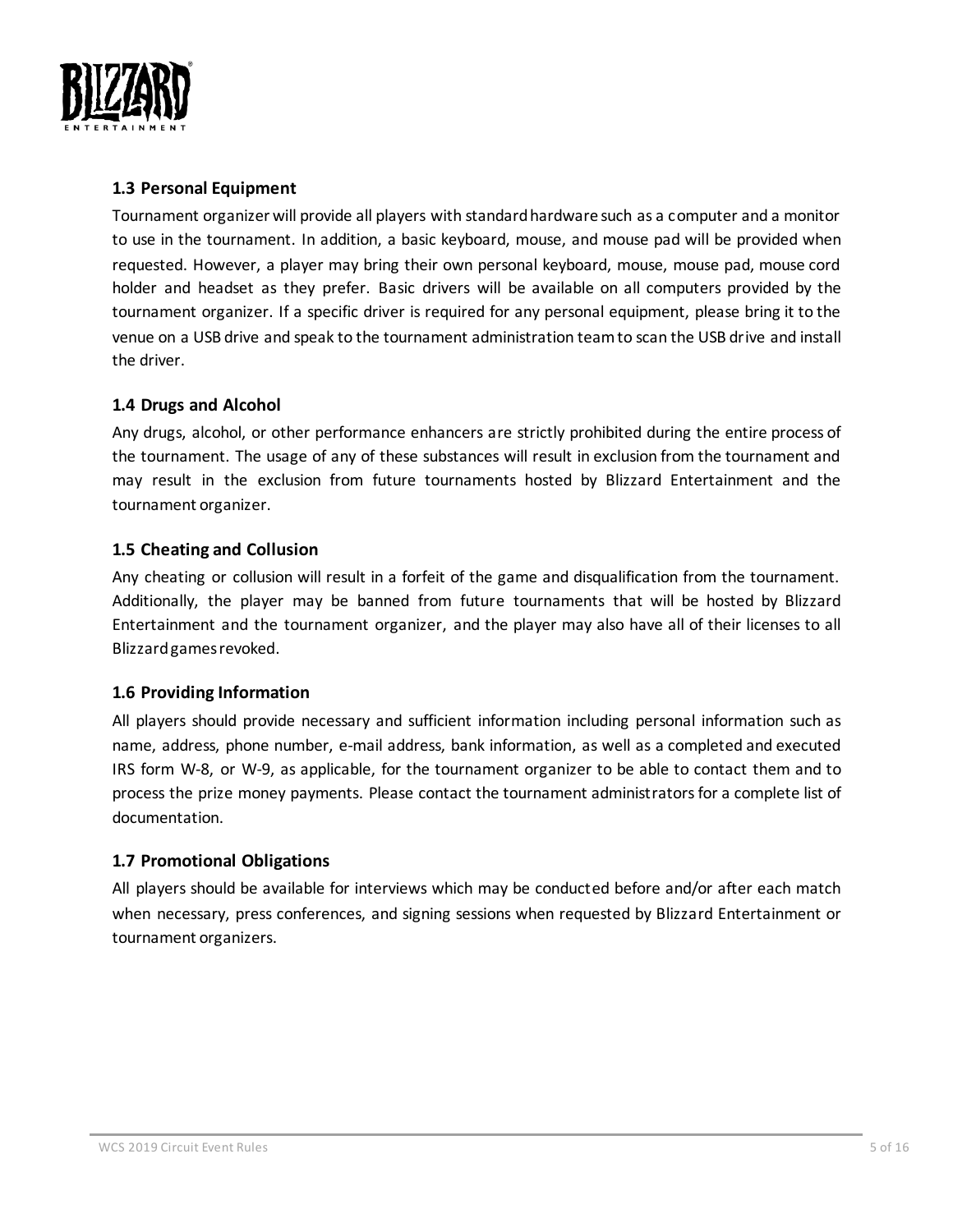

## <span id="page-5-0"></span>**2. Tournament Eligibility, Information, and Prizing**

#### <span id="page-5-1"></span>**2.1 WCS Circuit Event Eligibility**

Players must meet all eligibility requirements as defined in th[e official WCS Rules.](https://bnetcmsus-a.akamaihd.net/cms/gallery/no/NOKZ0GJO1ZP31549474261241.pdf)

In addition to these general rules, players seeking to compete in a specific WCS Circuit Event must:

- Meet all age requirements (as per the [WCS Rules\)](https://bnetcmsus-a.akamaihd.net/cms/gallery/no/NOKZ0GJO1ZP31549474261241.pdf) by the first day of competition for that Circuit Event
- **For Group Stage 1 participants**:
	- o Have signed up using the appropriate Group Stage 1 signup form, found [here](https://dreamhack.com/article/wcs-fall-signups/)
	- o Have been invited by Blizzard or the Organizer to participate in the tournament (there are 64 Group Stage 1 slots, with further signups being placed on a waitlist)
- **For players seeded through WCS Challenger**:
	- $\circ$  Have received confirmation from Blizzard on travel and accommodation, and must have provided all necessary identification and travel documents to Blizzard in a timely manner as per Blizzard's instructions

#### <span id="page-5-2"></span>**2.2 Tournament Format**

#### 2.2 WCS Circuit Tournament Format

At WCS Fall, up to 80 players may be registered to compete. Sixteen (16) players from WCS Challenger are seeded to Group Stage 3 and the other 64 players start in Group Stage 1.

The tournament consists of Group Stages 1, 2 and 3, the Knockout Bracket and the Playoffs. Each group in every group stage consists of 4 players, 1 player per pool (see 2.3). Every match in all three group stages is best-of-three, and the groups follow the double-elimination dual tournament format, with two players advancing from each group.

8 first place finishers from Group Stage 3 advance to the Playoffs Round of 16. Eight (8) second place finishers from Group Stage 3 advance to the Playoffs Round of 24.

Whenever players lose in any of the group stages, they drop to the Knockout Bracket:

• If players lose in Group Stage 1, they drop to the Knockout Bracket Round 1;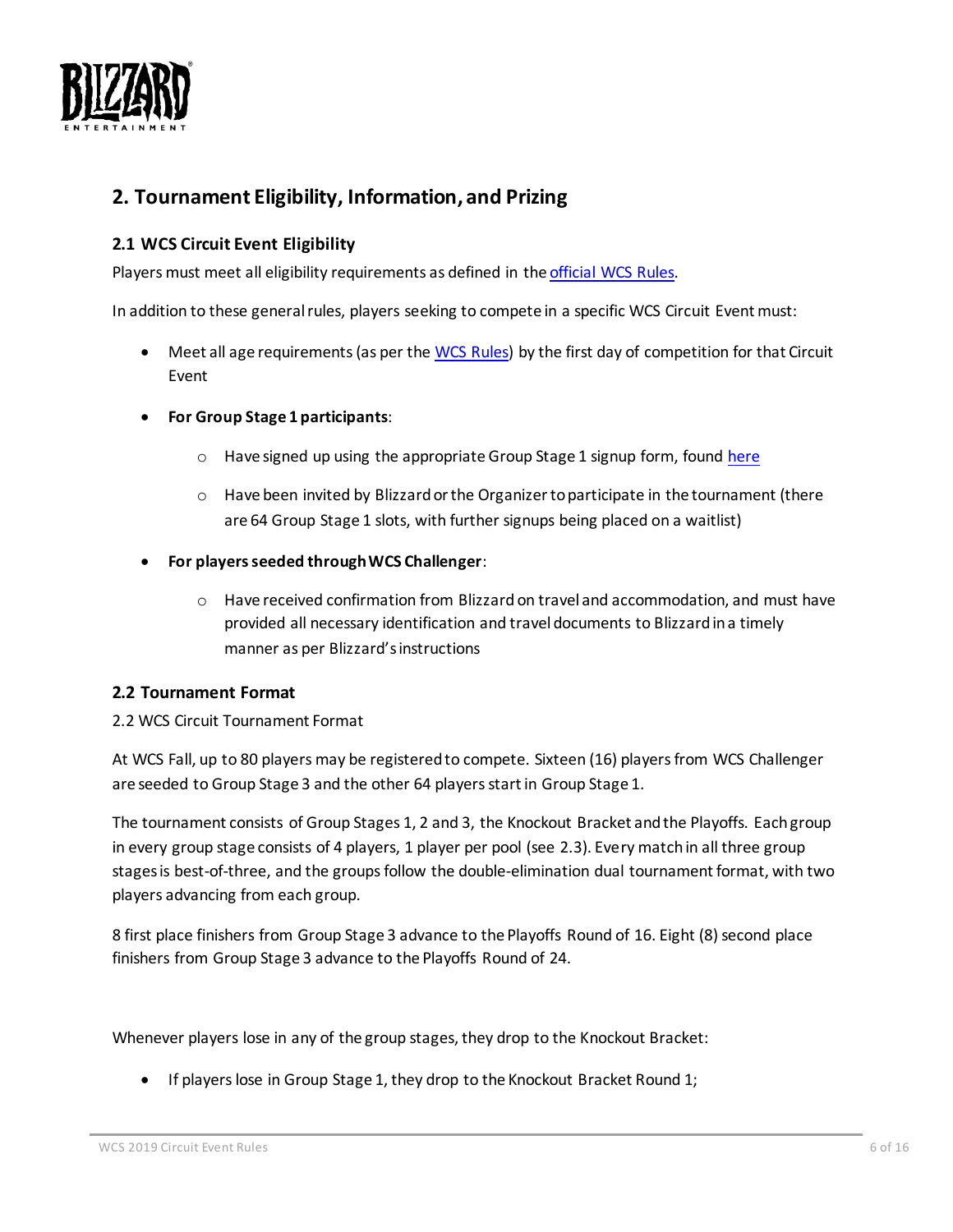

- if players take fourth place in Group Stage 2, they drop to the Knockout Bracket Round 3;
- if players take third place in Group Stage 2, they drop to the Knockout Bracket Round 4;
- if players take fourth place in Group Stage 3, they drop to the Knockout Bracket Round 5;
- if players take third place in Group Stage 3, they drop to the Knockout Bracket Round 6;

The Knockout bracket is played in Single Elimination format and consists of six rounds, with the first five played in best-of-three format and the sixth round being best-of-five.

- In Knockout Bracket Round 1 (KBR1), 32 players who lost in Group Stage 1 are matched against each other in 16 best-of-three matches with 3rd place finishers playing against the 4th place finishers.
- In Knockout Bracket Round 2, Sixteen(16) winners of KBR1 are matched against each other in 8 best-of-three matches.
- In Knockout Bracket Round 3, Eight (8) winners of KBR2 are matched against 4th place finishers from Group Stage 2 in 8 best-of-three matches.
- In Knockout Bracket Round 4, Eight (8) winners of KBR3 are matched against 3rd place finishers from Group Stage 2 in 8 best-of-three matches.
- In Knockout Bracket Round 5, Eight (8) winners of KBR4 are matched against 4th place finishers from Group Stage 3 in 8 best-of-three matches.
- In Knockout Bracket Round 6, Eight (8) winners of KBR5 are matched against 3rd place finishers from Group Stage 3 in 8 best-of-five matches.

8 winners of the Knockout Bracket (Round 6) advance to Playoffs Round of 24.

The Playoff bracket is played in Single Elimination format and consists of five rounds: the Round of 24, Round of 16, Round of 8, Round of 4 and the Finals. All rounds before the Finals are played in best-offive format, while the Finals are best-of-7.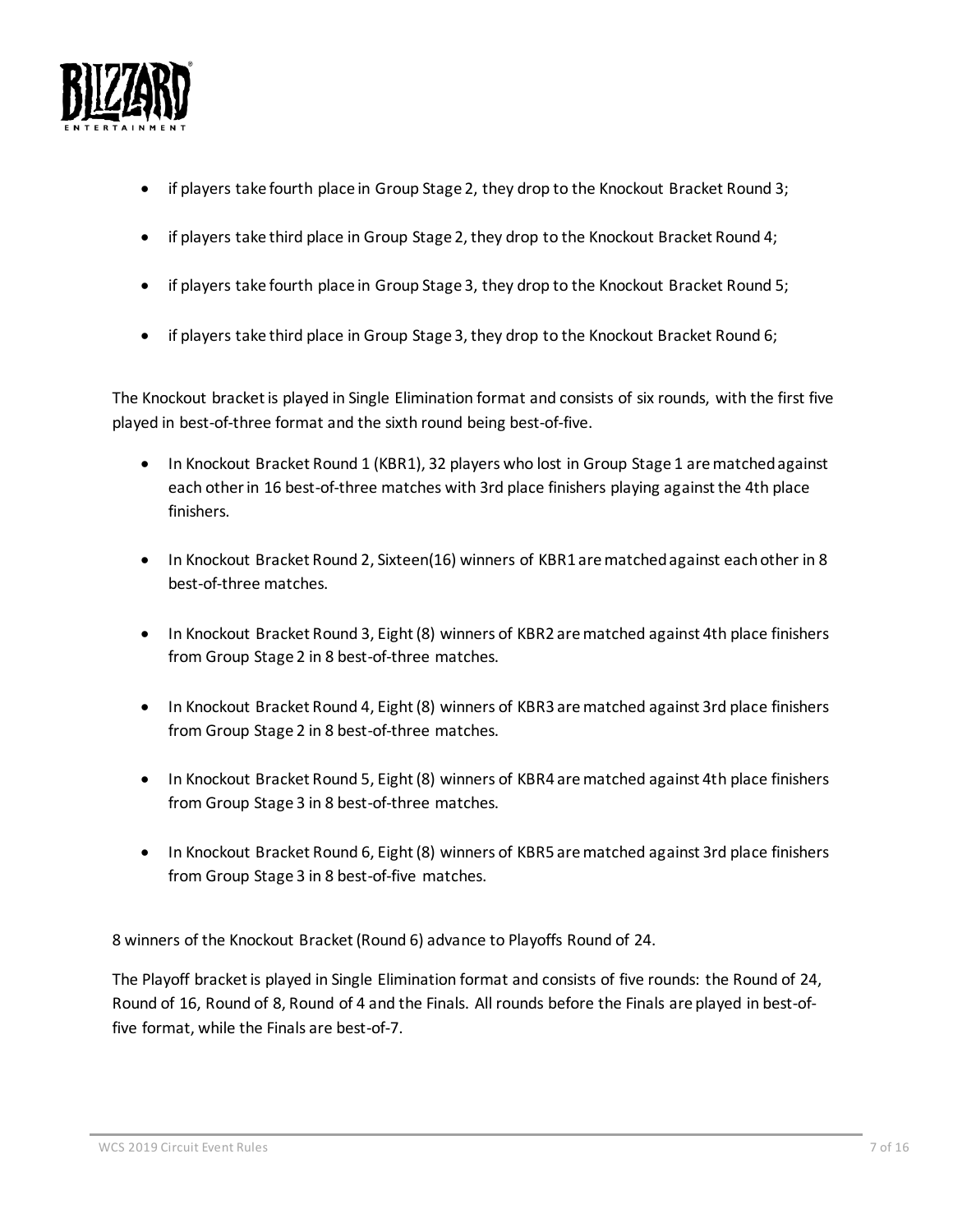

#### **2.3 Group Stages Seeding**

The 64 players who take part in Group Stage 1 are split into four pools according to the global standings, found at blizz.ly/WCSStandings. The 16 players with the highest 2019 WCS points score are placed in Pool 1, the next 16 players are placed in Pool 2, the next 16 players are placed in Pool 3, and the 16 players remaining are placed in Pool 4. If certain players are tied in 2019 WCS points, 2018 WCS points will be considered as a tie-breaker. In the event of a tie after considering 2018 WCS points, tied players' order in the list will be randomly chosen.

The 32 players taking part in Group Stage 2 are split into four pools in the same way - however, each pool now has 8 players instead of 16, and the first two pools may include only the players finishing first in their respective Group Stage 1 groups. Pool 3 and Pool 4 therefore include second place finishers from Group Stage 2, also sorted by WCS points criteria.

The 32 players taking part in Group Stage 3 are split into four pools in the same way - however, the first two pools may include only the players from WCS Challenger. Pool 3 then includes first place finishers from Group Stage 2, while Pool 4 consists of second place finishers.

#### **2.4 Knockout Bracket Seeding**

Every Group Stage finisher has a predetermined spot in the respective round of the Knockout Bracket:

• In Round 1 the 3rd place finisher from Group Stage 1 - Group A plays against the 4th place finisher from Group Stage 1 - Group B. Also, C3 plays against D4. In Round 2 the winners of these matches play against each other:

| 1 | Group $1 - A$   3rd |                    |
|---|---------------------|--------------------|
| 2 | Group $1 - B$   4th |                    |
|   |                     | Knockout R1 winner |
|   | 2                   | Knockout R1 winner |
| 3 | Group $1 - C$   3rd |                    |
| 4 | Group $1 - D$   4th |                    |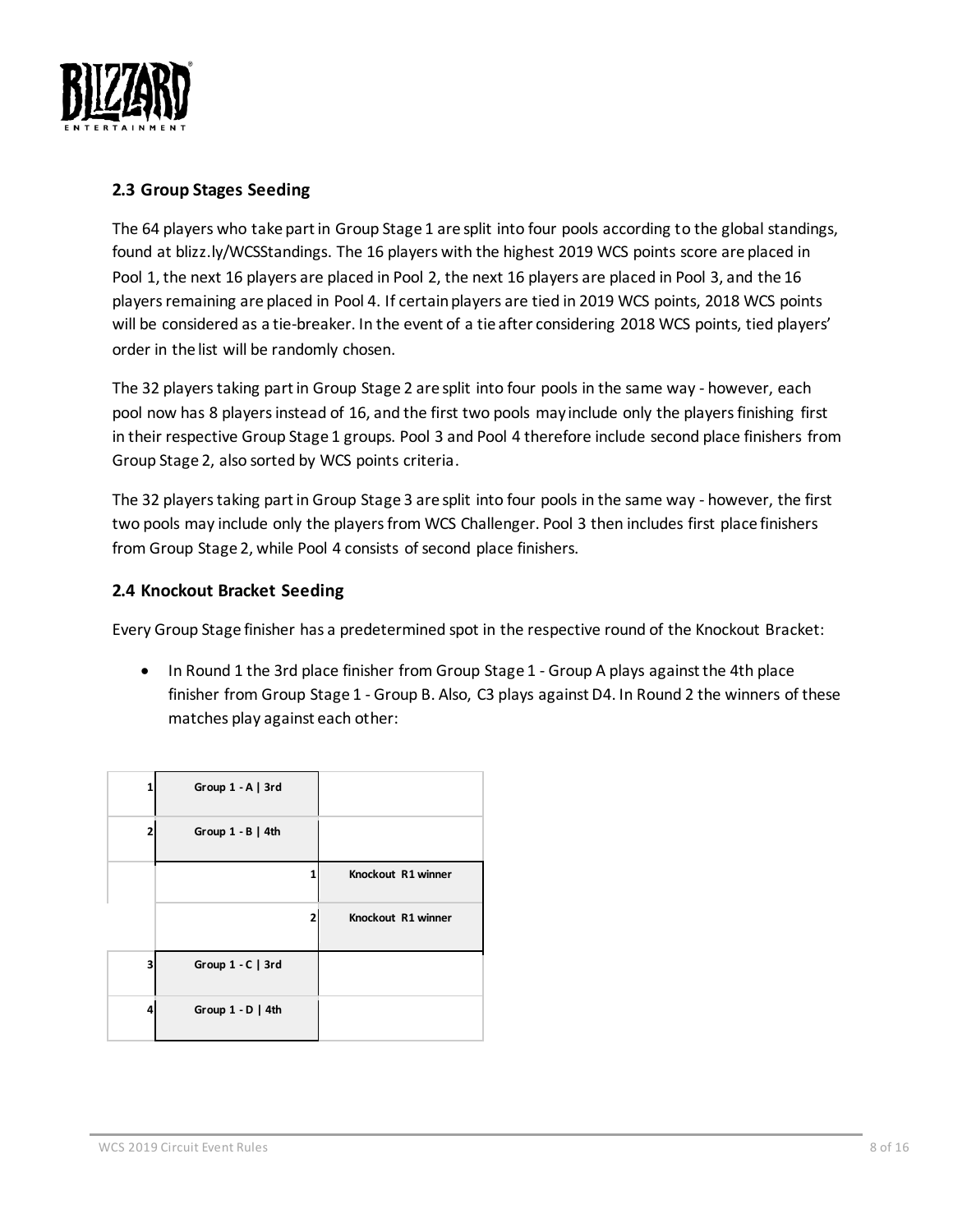

- In the next part of the Knockout Bracket Round 1 A4 is matched against B3 and C4 against D3. The same principle is then applied for Groups E - H, I - L, M - P.
- In Knockout Bracket Rounds 3 6 the first (A3-B4 | C3-D4) part of the Knockout Bracket is filled with Group Stage 2 - Group A 4th place finisher, Group B 3rd place finisher, Group Stage 3 - Group A 4th place finisher, Group B 3rd place finisher respectively:

| Group $2 - A$   4th | Group $2 - B$   3rd | Group $3 - A$   4th | Group $3 - B$   $3rd$ |
|---------------------|---------------------|---------------------|-----------------------|
| Knockout R2 winner  | Knockout R3 winner  | Knockout R4 winner  | Knockout R5 winner    |

• In the next part of the Knockout Bracket A3 and B4 players are added. The same principle is then applied for Groups C-D, E-F and G-H in Group Stages 2, 3.

#### **2.5 Playoff Seeding**

8 Knockout Bracket Round 6 winners have a predetermined spot in the Playoff brackets.

- 8 Group Stage 3 1st place finishers are split into two pools according to the global standings (see 2.3). 4 players with the highest 2019 WCS points score are placed in Pool 1A, the next 4 players are placed in Pool 1B.
- 8 Group Stage 3 2nd place finishers are split into two pools according to the global standings (see 2.3). 4 players with the highest 2019 WCS points score are placed in Pool 2A, the next 4 players are placed in Pool 2B.
- Pool 1A players are randomly seeded into the Playoff Round of 16 spots in a way so that:
	- o Pool 1A players cannot meet each other before Round of 4;
	- o Pool 1A players cannot meet their Group Stage 3 opponents before Round of 8;
- Pool 1B players are randomly seeded into remaining Round of 16 spots in a way so:
	- $\circ$  Pool 1B players cannot meet their Group Stage 3 opponents before Round of 8;

Pool 2A players are randomly seeded into Playoff Round of 24 spots in a way so:

• Pool 2A players meet Pool 1B players in Round of 16 in case they advance from Round of 24;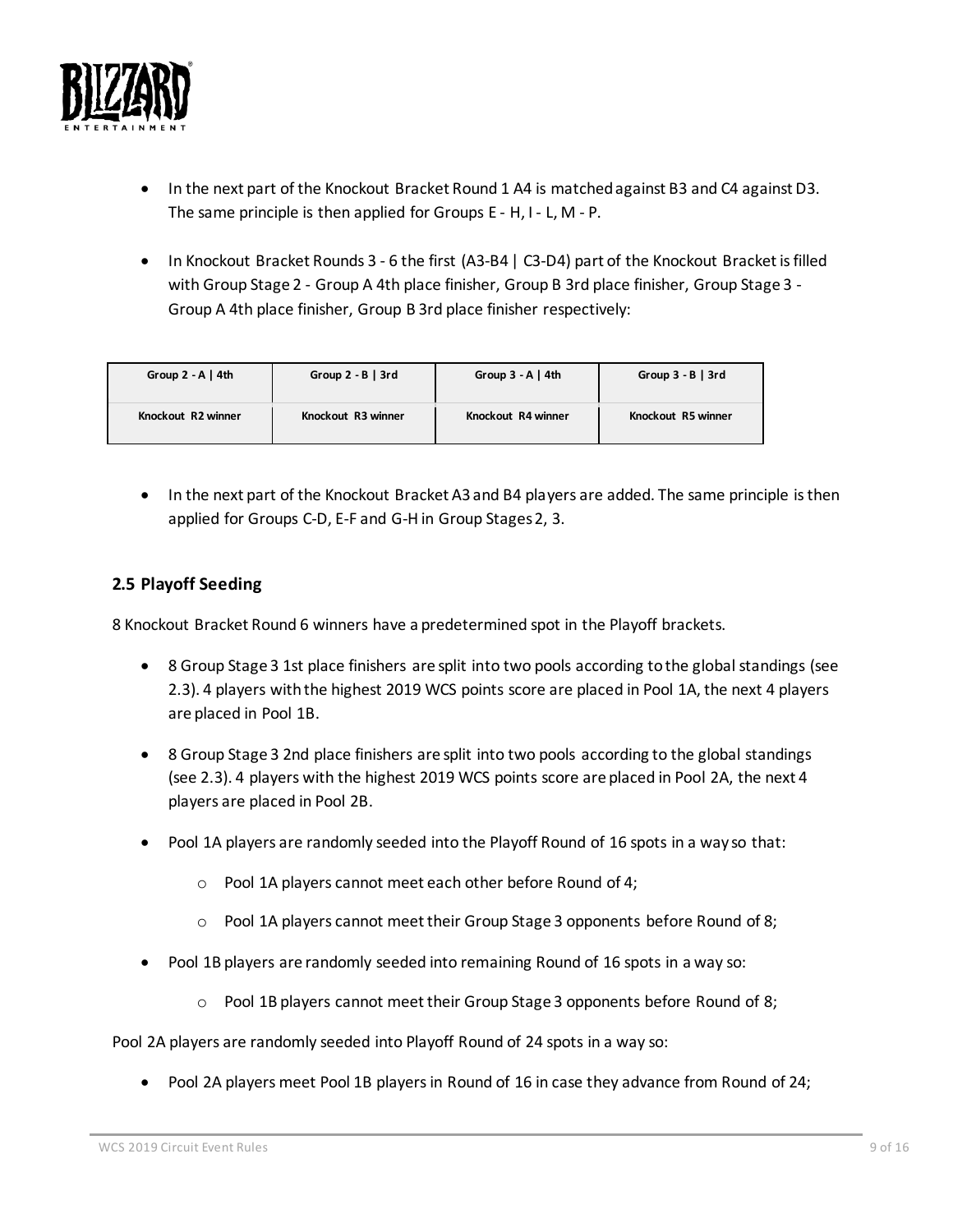<span id="page-9-2"></span>

• Pool 2A players cannot meet their Group Stage 3 opponents before Round of 8;

Pool 2B players are randomly seeded into remaining Round of 24 spots in a way so:

- Pool 2B players meet Pool 1A players in Round of 16 in case they advance from Round of 24;
- Pool 2B players cannot meet their Group Stage 3 opponents before Round of 8

#### <span id="page-9-0"></span>**2.6 Prizes**

Players who participate in the WCS Circuit Event compete to earn the following prizes in USD. The winner of each WCS Circuit Event will also earn an automatic invite to the WCS Global Finals at BlizzCon. More information about the WCS Global Finals can be found [here.](https://bnetcmsus-a.akamaihd.net/cms/gallery/no/NOKZ0GJO1ZP31549474261241.pdf)

| <b>WCS Circuit Prizes</b> |              |                  |  |  |  |
|---------------------------|--------------|------------------|--|--|--|
| 1st Place                 | \$20,000 USD | 3,000 WCS Points |  |  |  |
| 2nd Place                 | \$10,000 USD | 1,400 WCS Points |  |  |  |
| 3rd - 4th Places          | \$6,000 USD  | 900 WCS Points   |  |  |  |
| 5th – 8th Places          | \$4,000 USD  | 600 WCS Points   |  |  |  |
| 9th - 16th Places         | \$2,750 USD  | 300 WCS Points   |  |  |  |
| 17th - 32nd Places        | \$1,250 USD  | 100 WCS Points   |  |  |  |

In addition, players will earn the WCS Circuit points indicated in the chart below:

Points earned will contribute toward player standings in the 2019 WCS Circuit and may be tracked at [https://wcs.starcraft2.com/en-us/standings/.](https://wcs.starcraft2.com/en-us/standings/) Players who finish near the top of the standings may earn an invite to the WCS Global Finals at BlizzCon at the end of the WCS season.

#### <span id="page-9-1"></span>**2.7 Prize Claiming**

Upon finishing in the top 32, players must provide the tournament administration team with full contact information to ensure that prize claims may be made.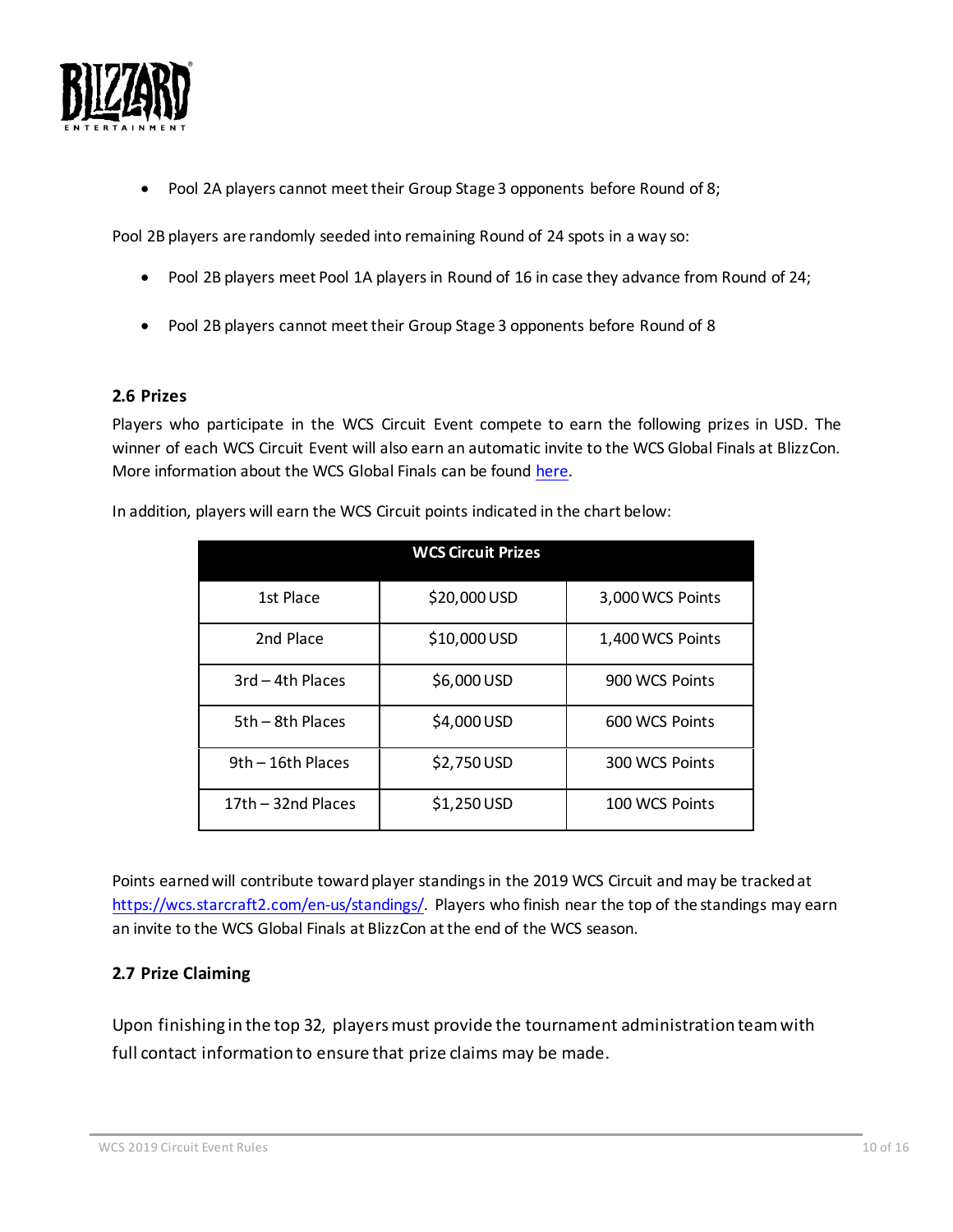

## **3. General Tournament Rules and Operations**

#### <span id="page-10-0"></span>**3.1 Map Pool**

All maps will be the Blizzard Ladder Map official version, and will use the current season's maps at the time of the first day of WCS Fall competition. Click [here](https://starcraft2.com/en-us/news) for the latest on maps and other StarCraft II news.

#### <span id="page-10-1"></span>**3.2 Map Selection Procedure**

In all matches, a map veto (removal and pick) procedure is used. The higher seeded player must choose to act as Player A or Player B. The higher seeded player will be determined by their placementsin the current year's WCS Standings.

#### **Best-of-3**

For all Best-of-3 games matches, Player A must veto one map first, then Player B must veto one map. The vetoed maps will not be played in the match. Player A must choose the game 1 map and then Player B must choose the game 2 map. Then players B and A alternate vetoing one more map each. The game 3 map will be the map that hasn't been chosen or vetoed.

#### **Best-of-5**

For all Best-of-5 games matches, Player A must choose one mapto play first and then Player B must choose one mapto play second. Next, player A must veto one map, followed by Player B vetoing one map. The vetoed maps will not be played in the match. Then player B picks one map to play third, and Player A picks one map to play fourth. . The game 5 map will be the map that hasn't been vetoed or chosen for games 1-4.

#### **Best-of-7**

For all Best-of-7 games matches, there will be no vetoes. Players must alternate choosing each game's map, starting with Player A choosing the game 1 Map.

#### <span id="page-10-2"></span>**3.3 Equipment and Settings**

Equipment:

- Players must use the computer and monitor provided by the organizer
- Players may provide their own mouse. The mouse must use a USB connection and tournament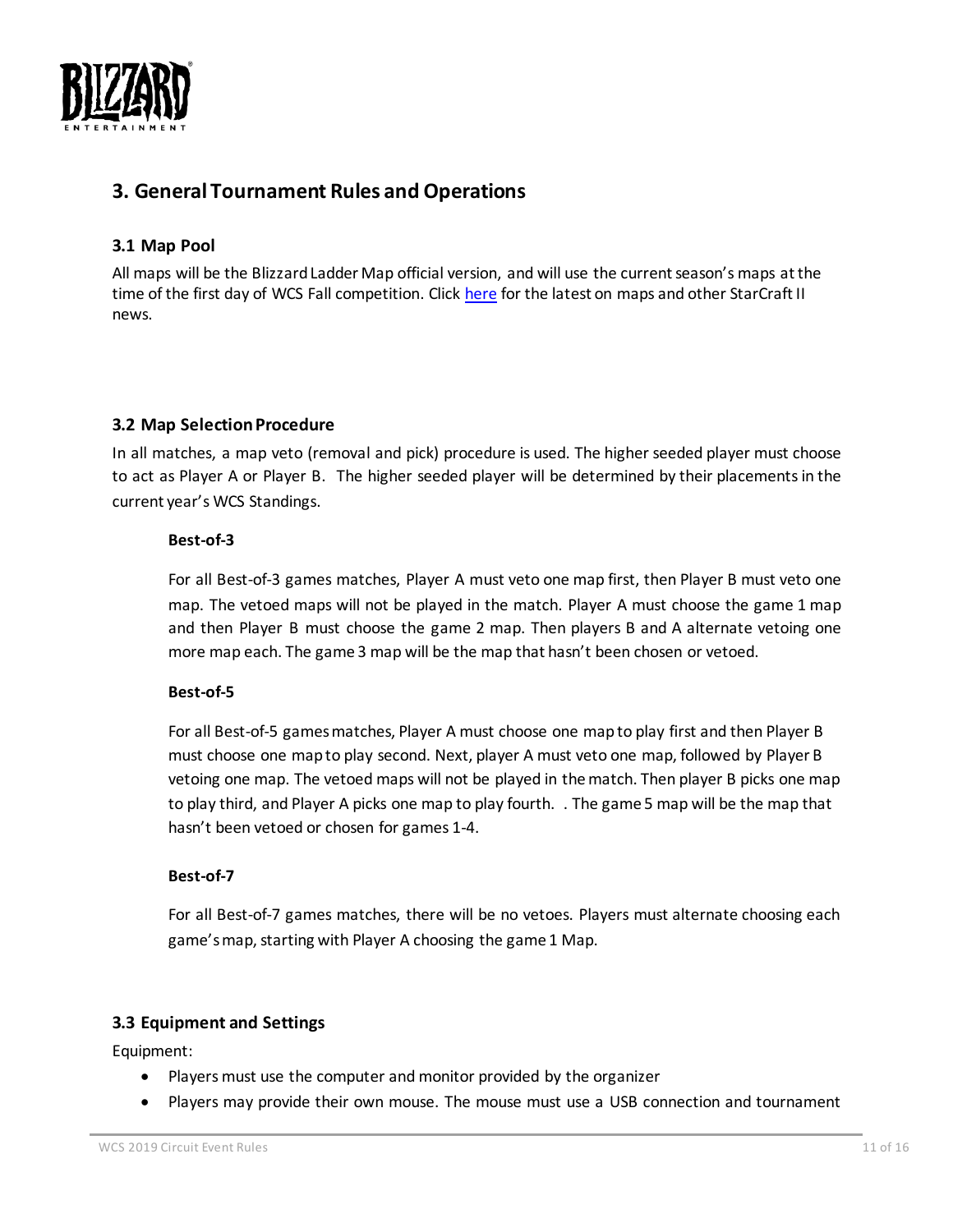

organizers must be notified if it does not use preinstalled windows drivers

- Players may provide their own keyboard. The keyboard must use a USB connection and tournament organizers must be notified if it does not use preinstalled windows drivers
- Players must use the organizer headset while playing in all on-stage matches unless otherwise directed by the organizer
- The organizer may allow specialized USB drivers at their discretion
- The organizer reserves the right to deny the use of any equipment suspected of providing an unfair competitive advantage
- Players must use the Battle.net account provided by tournament administrators for the duration of the tournament.
- Player ID's must match those of their public persona and be pre-approved by tournament administrators
- Players must use the same Battle.net account throughout the tournament

#### Computer Settings:

- No other programs may be installed without approval of the organizer
- During a match, no other applications, browsers, or streams other than the game should be open; the organizer may inspect a machine before a live match
	- o Specific exceptions may be made by the tournament Administrators
- Players may not alter game files or modify drivers without approval of the organizer
- Video settings may only be adjusted under the supervision of the organizer

#### Game Setting

- Players **may** use skins during stage matches
- **Players must use the WCS GameHeart mod for all non-stage matches**
	- o Should a player be determined to be using a non-default unit skin mid-match due to lack of WCS GameHeart mod, the match should be paused immediately and a tournament administrator notified.
		- **•** The tournament administrator may, at their discretion, restart the game or resume it from replays with WCS GameHeart properly enabled.
	- $\circ$  The hosting player shall be issued a Warning if they have not used the WCS GameHeart mod to host the game
	- $\circ$  If a player accumulates multiple Warnings, they may be issued a Game Loss, then a Match Loss, then Disqualification from the tournament, at the Administrator's discretion
		- Players may also be fined for repeat offenses, at the Administrator's discretion
- The "Busy" setting in Battle.net isrequired to be active
- Players must turn off notifications
- Players must disable the "Only allow friends to send me messages" setting to allow admins to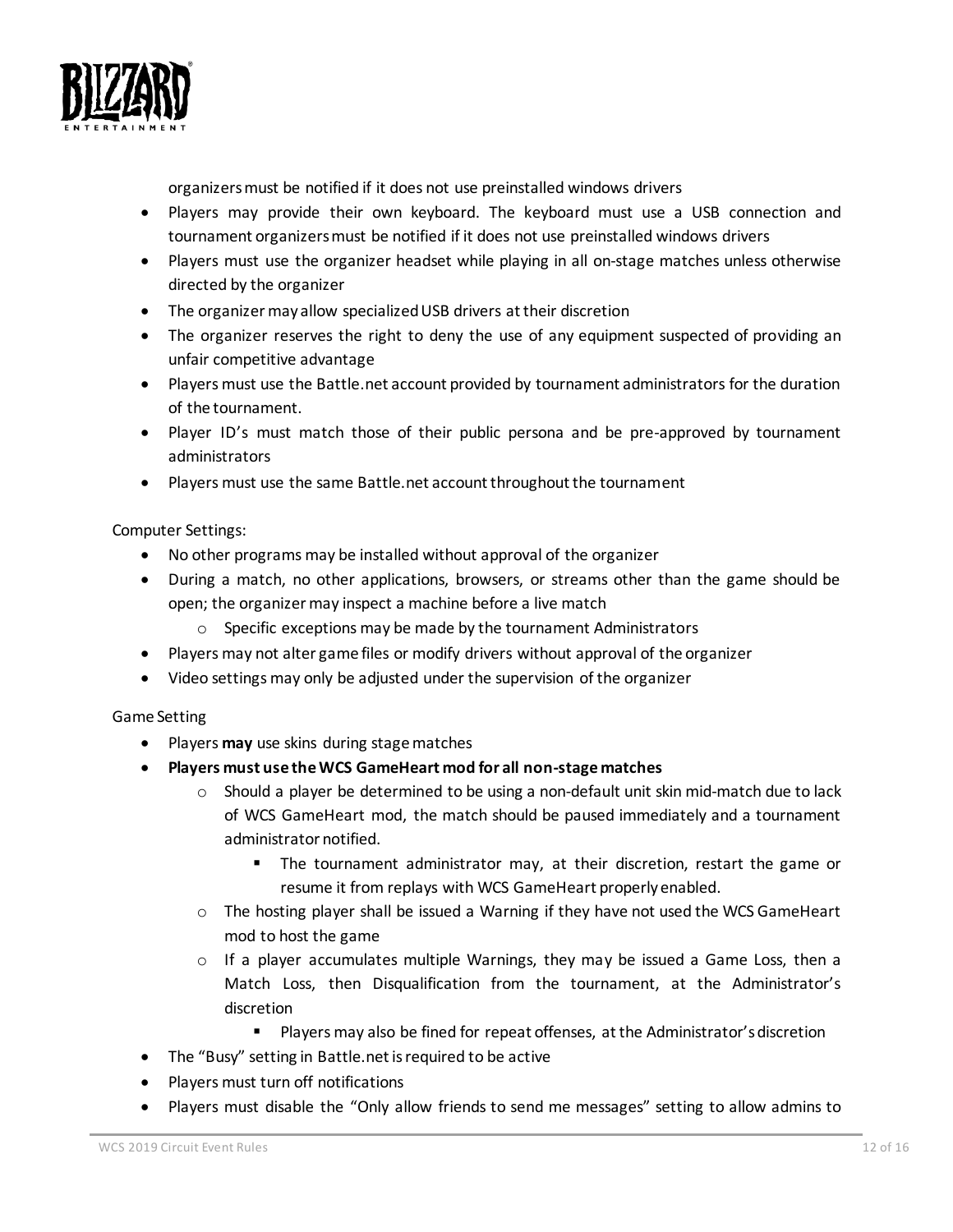

communicate with them

- Every player must use full screen or windowed full screen
- The "Save all replays" setting should always be active
- Each game must be played in Faster mode
- Players must join a special Tournament channel given by the admin team at the tournament location
- No other IM applications or streams are permitted to be running in the background

#### <span id="page-12-0"></span>**3.4 Match Rules**

- Players must be in the venue at the designated player areas during the tournament
- Players are required to be ready and check in at their game station 30 minutes before the match starts, and complete game preparations including PC setup. Once prepared, the player must notify the tournament administrator
- Players must request permission from a tournament administrator to leave designated player areas during the tournament
- Between games, players may ask the administrator for permission to speak with an advisor(s); if granted, the discussion may not last longer than 2 minutes
- All matches will be played on the Battle.net server determined by the tournament organizer
- Tournament administratorswill assign colors to the players for each stage match
- Tournament administrators will host and start the stagematches
- Players may request a blind pick where each player will communicate their race to the tournament administration team before each match starts
- Players may not switch races after each game of a match
- During the game, players may not use chat except for a greeting, closing, and request for pause
- Players may not pause a game unnecessarily and should it be required, the player must inform their opponent and the tournament administration team immediately in the following manner: 1) type "PP" in the in-game chat, 2) physically raise his or her hand to notify organizers, in the case the keyboard is unresponsive
- Any pauses or stops during the game caused by player negligence is liable to the player and may be subject to a warning, fine, or disqualification
- Players who intentionally quit a game before it has ended without a tournament organizer's permission will concede the game
- In the case of a technical issue, the tournament organizer may restart the game from the beginning at their discretion
- If any player is disconnected from a game, they are required to wait for a tournament administrator to verify the situation and make one of the following decisions depending on the nature of the disconnect:
	- Restart of the game from the beginning
	- Use "Recover game" option to start from an administrator designated point in time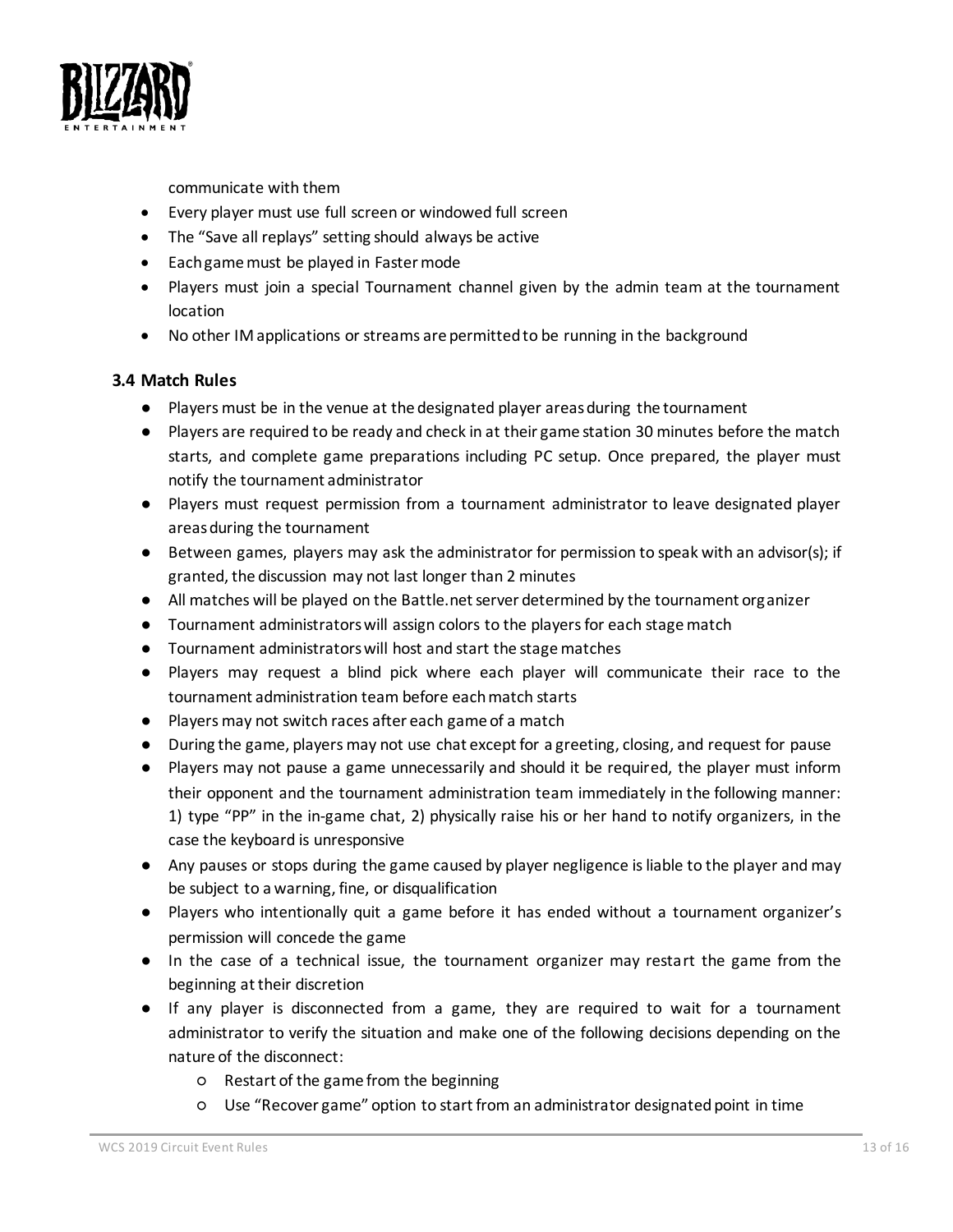

- Declare a winner or a forfeit
- In case of the situation where both players are unable to win the game, tournament organizer may declare a draw and the game will be replayed
- In order to dispute any game issue, players must notify their referee immediately. Once the next game has started, players may not protest results. The tournament administration may investigate past results at their discretion
- Players may not watch any replays in the middle of a match. If there are any games that remain in the match, players must rejoin the designated tournament administrator group within 1 minute
- Replays may not be removed or distributed from the tournament computers
- Replays may be reviewed during down time in-between matches if available, as long as this does not cause any delay in the tournament

#### <span id="page-13-0"></span>**3.5 Match Offenses**

- If a player does not follow any of the rules listed above, the player may receive a warning at the discretion of the tournament organizer
- If a player causes a delay beyond the designated exceptions, the player will receive a warning
- Player misconduct as defined in the player responsibilities will receive a warning at the discretion of the organizer
- The first misconduct warning will carry over throughout the current season
- In a single competition day, if a player receives
	- two (2) warnings will forfeit the next game
	- three (3) warnings will forfeit the next match
	- four (4) warnings will cause a disqualification from the event
- Players may request the status of their total warnings from the organizer
- Players may, at the discretion of Blizzard, be levied a fine for repeated offences, to be taken from that season's winnings

#### <span id="page-13-1"></span>**3.5 Additional Rules**

- In addition to the official Blizzard Rules listed herein, the tournament partner and administration team may, at their discretion, provide additional rules to players concerning individual WCS Circuit Events
- All event-specific rules provided by the tournament administrator must be followed in the same manner as the Blizzard rule set
- In the event of rules conflict, contact your tournament Administrator for clarity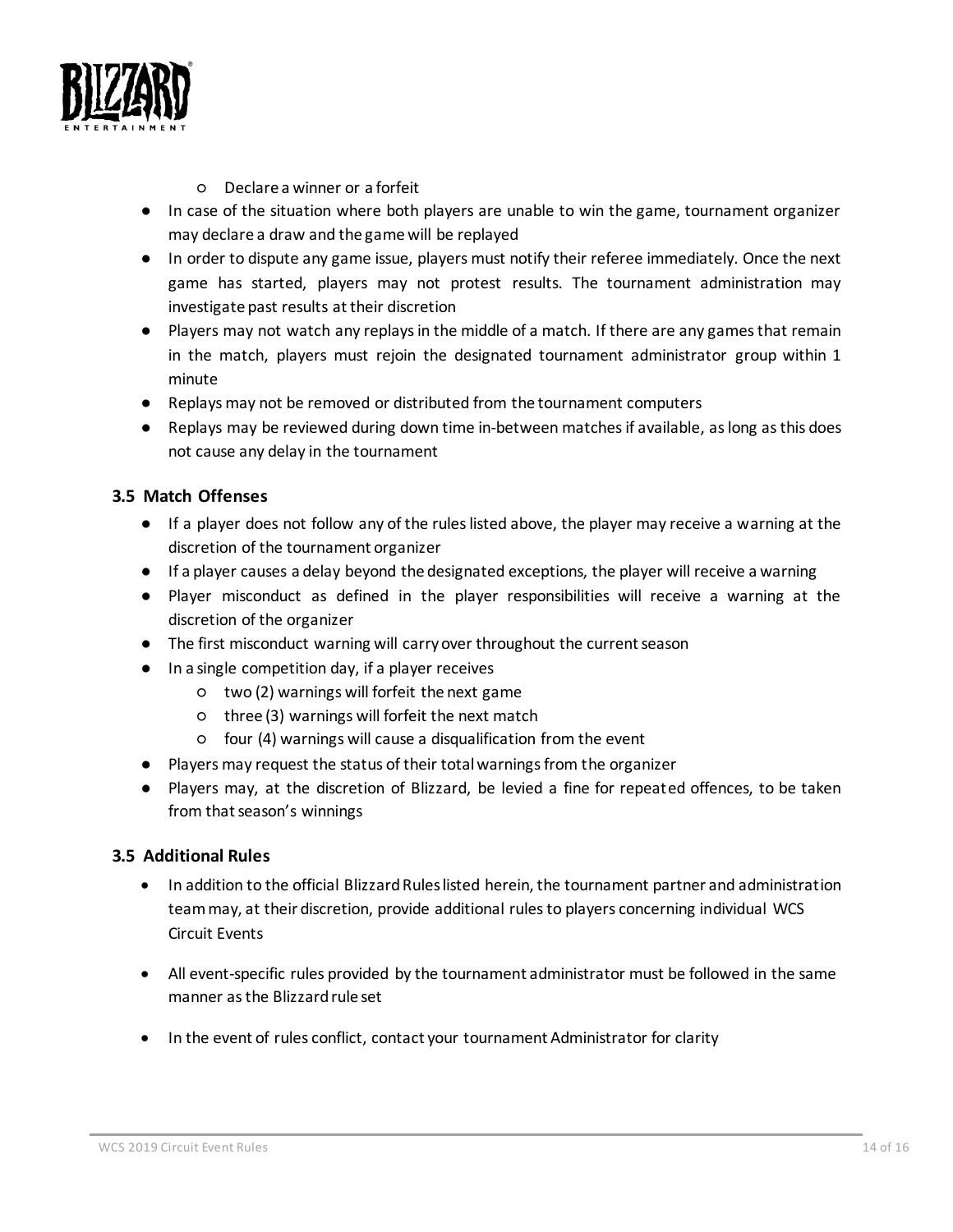

## <span id="page-14-0"></span>**4. General Event Information**

#### <span id="page-14-1"></span>**4.1 Prize Awards**

The awarding of prizes is void where prohibited or restricted. No purchase is necessary to participate in the WCS Circuit.

National, state and local taxes, including VAT taxes, which are associated with the receipt or use of any prizes are the sole responsibility of the winner. All cash prizes will be paid in US dollars. Winners will be required to complete and submit to Blizzard all governmental and tax forms required to receive a cash prize, including an IRS form W-8 or W-9 and any other forms required by the country in which live WCS events are held. Additional paperwork that Blizzard requests, including waivers and releases, must be submitted to Blizzard before Blizzard will provide the winner with any prize. Prizes are not transferable. No substitutions or exchanges (including for cash) of any non-cash prizes will be permitted, except that Blizzard reserves the right to substitute a prize of equal or greater value for any non-cash prize.

All participants must be verified by Blizzard to ensure their eligibility prior to being declared a winner and/or receiving any prize. Display of statistics in the game (e.g., on a leaderboard) during a game or match does not entitle any participant to a prize.

As a condition of being awarded any prize, winners will be required to execute and deliver to Blizzard a signed affidavit of eligibility and acceptance of these Official Rules and release of liability. In the event that a winner is under the age of majority, the winner's parent or legal guardian will be required to execute and deliver such documents. Failure to return a signed affidavit within seven (7) days may result in forfeiture of prize. Potential winners are responsible for ensuring return of all required materials; proof of sending will not be considered proof of receipt by Blizzard.

Blizzard will post a list of winners at http://wcs.battle.net/sc2/en/brackets no later than one month after the conclusion of the event. The list will remain available until April 30, 2020.